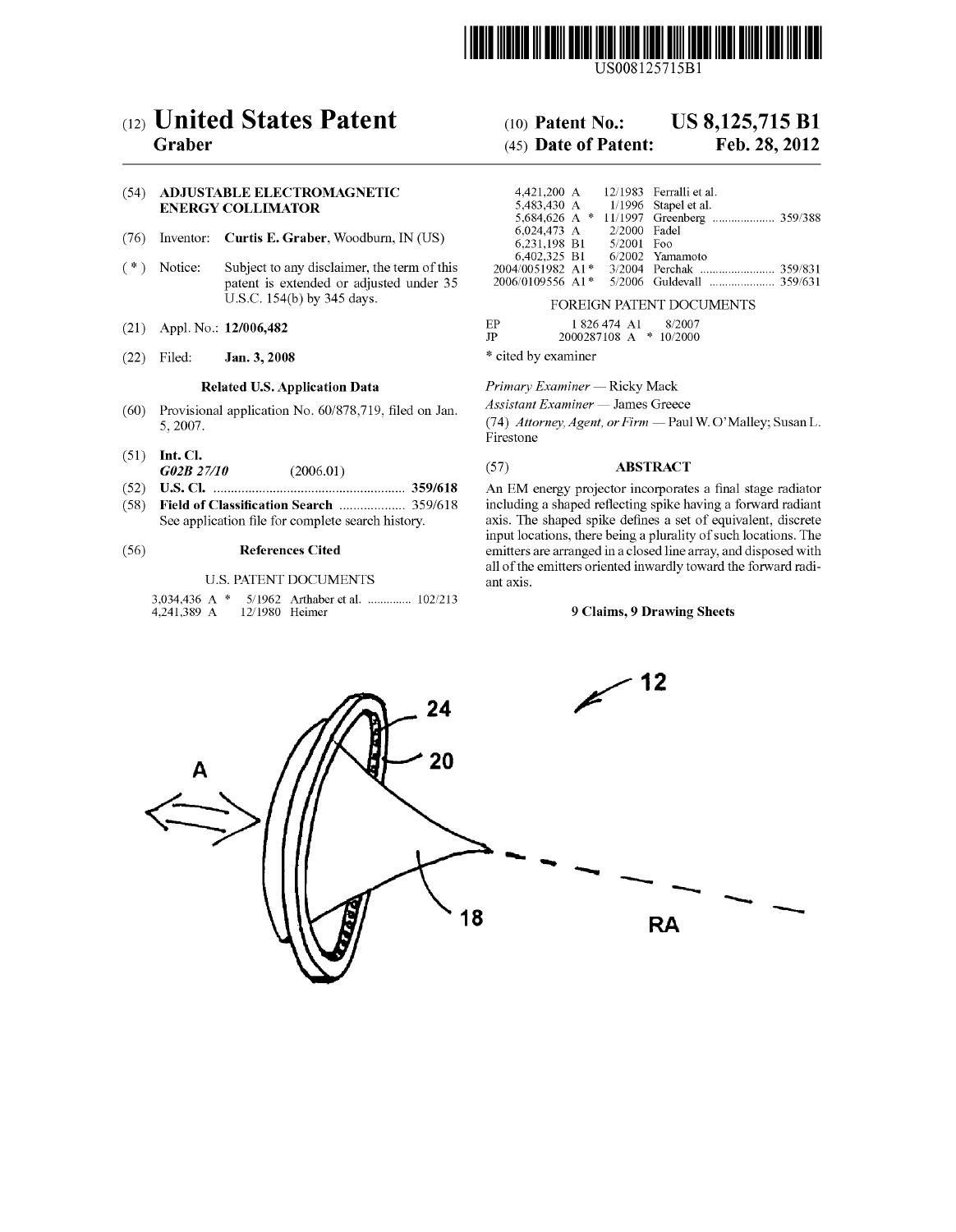

FIG. 3

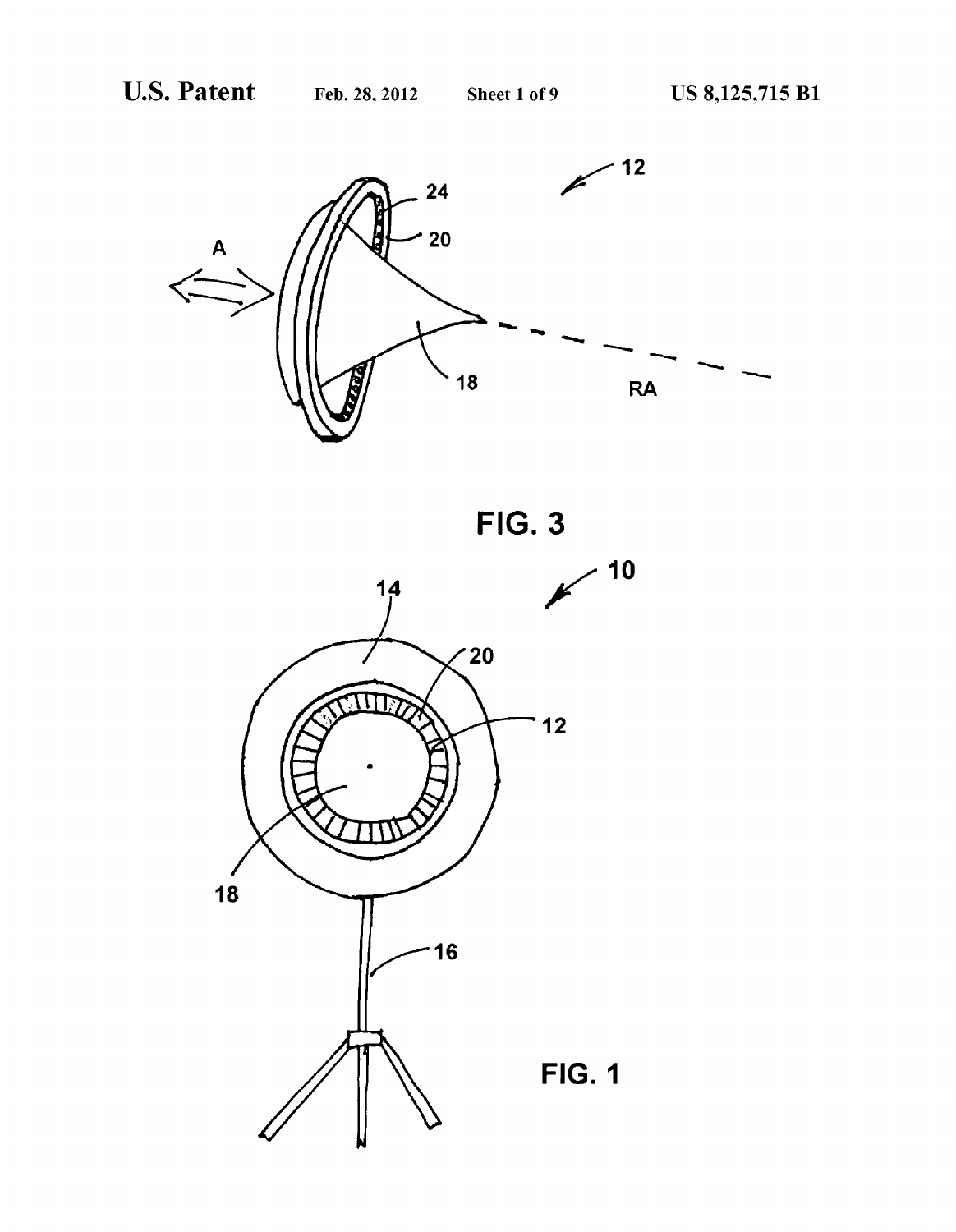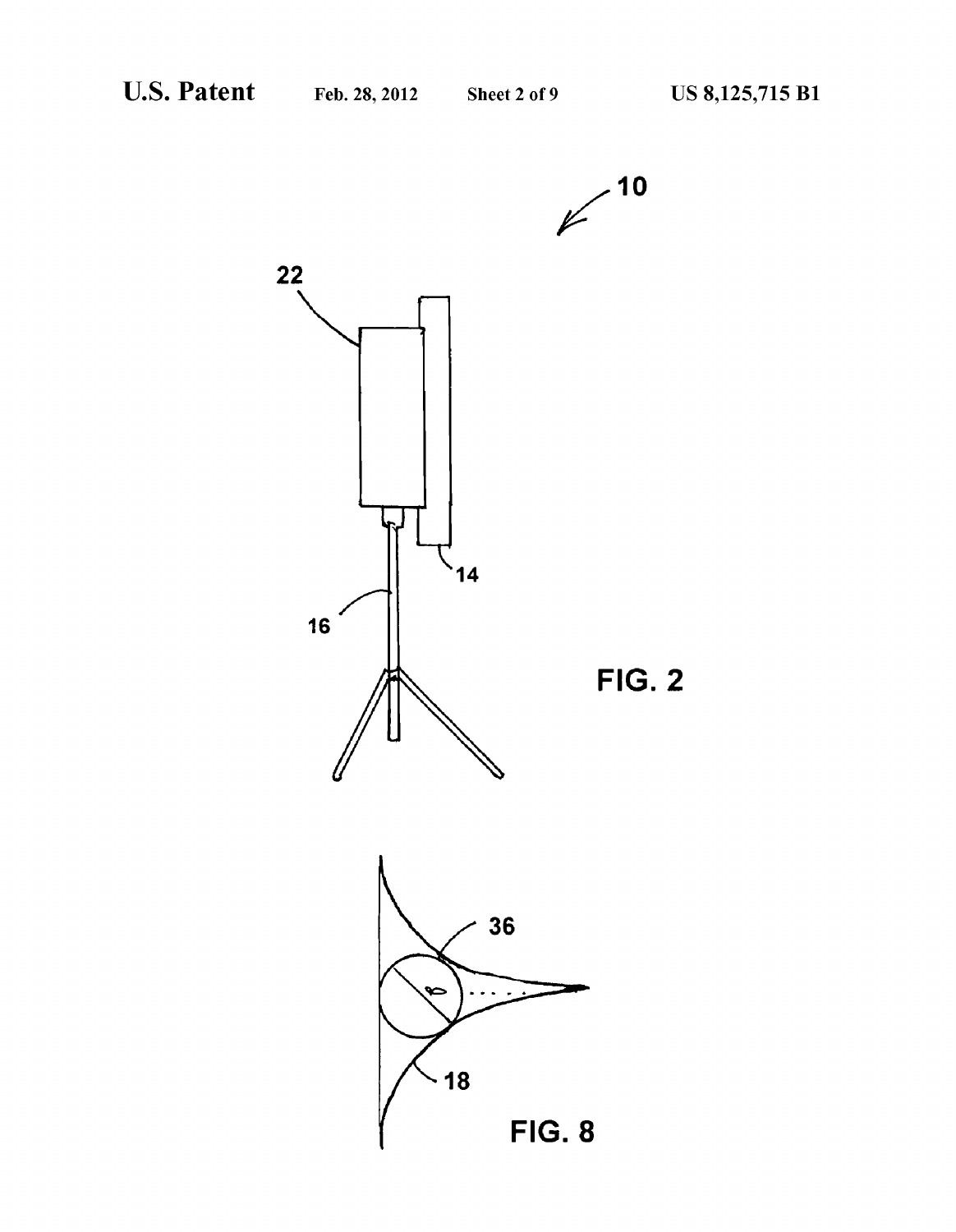

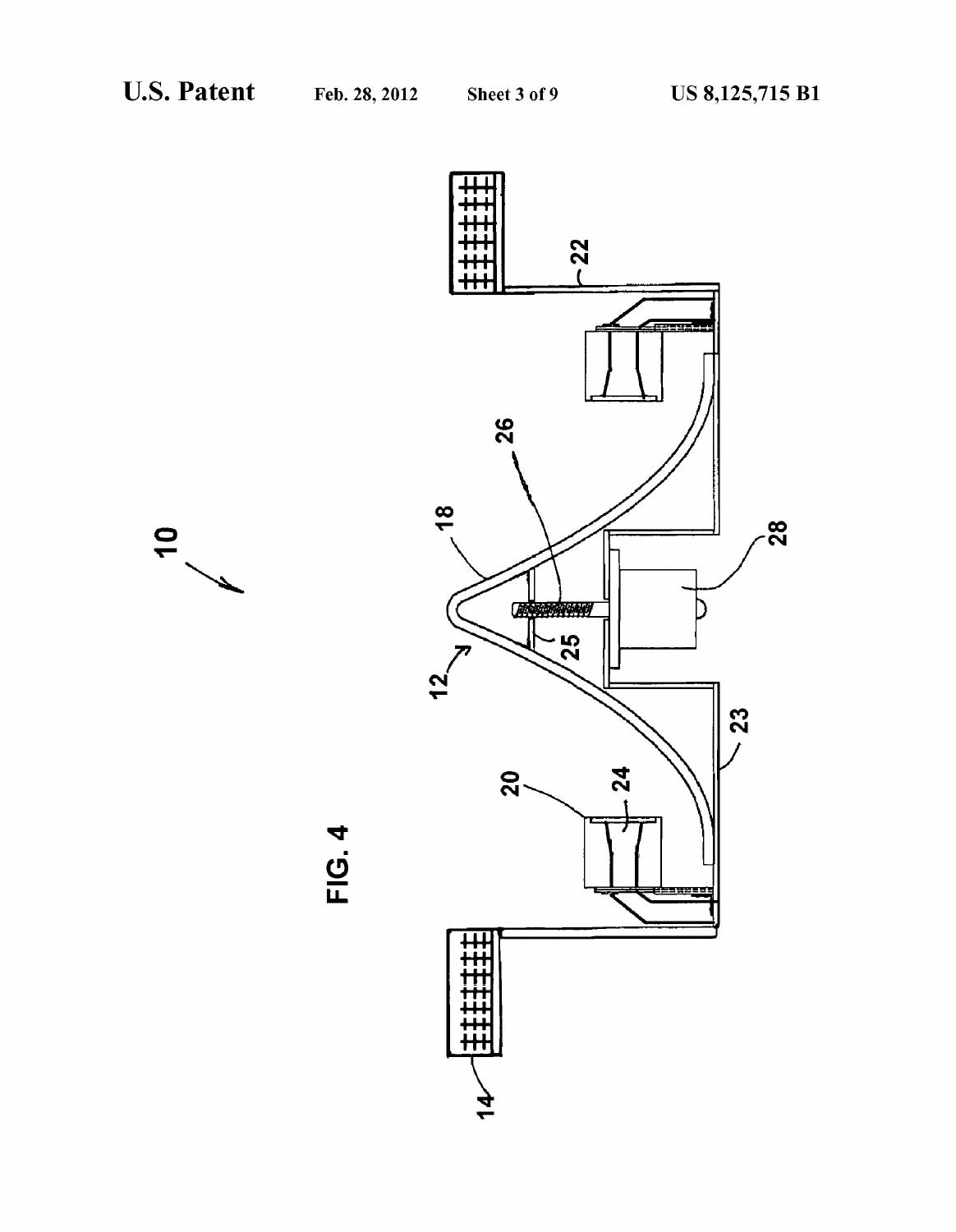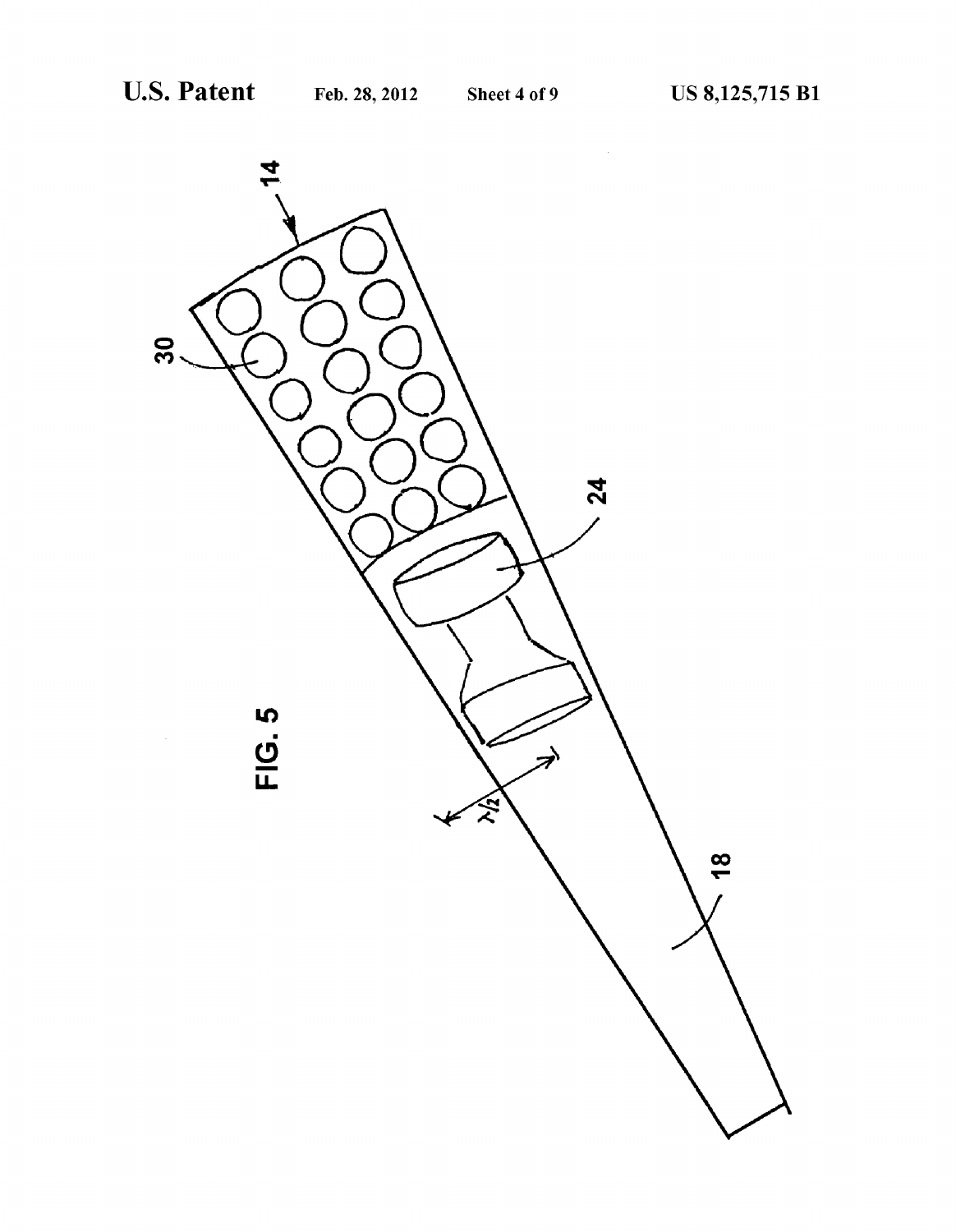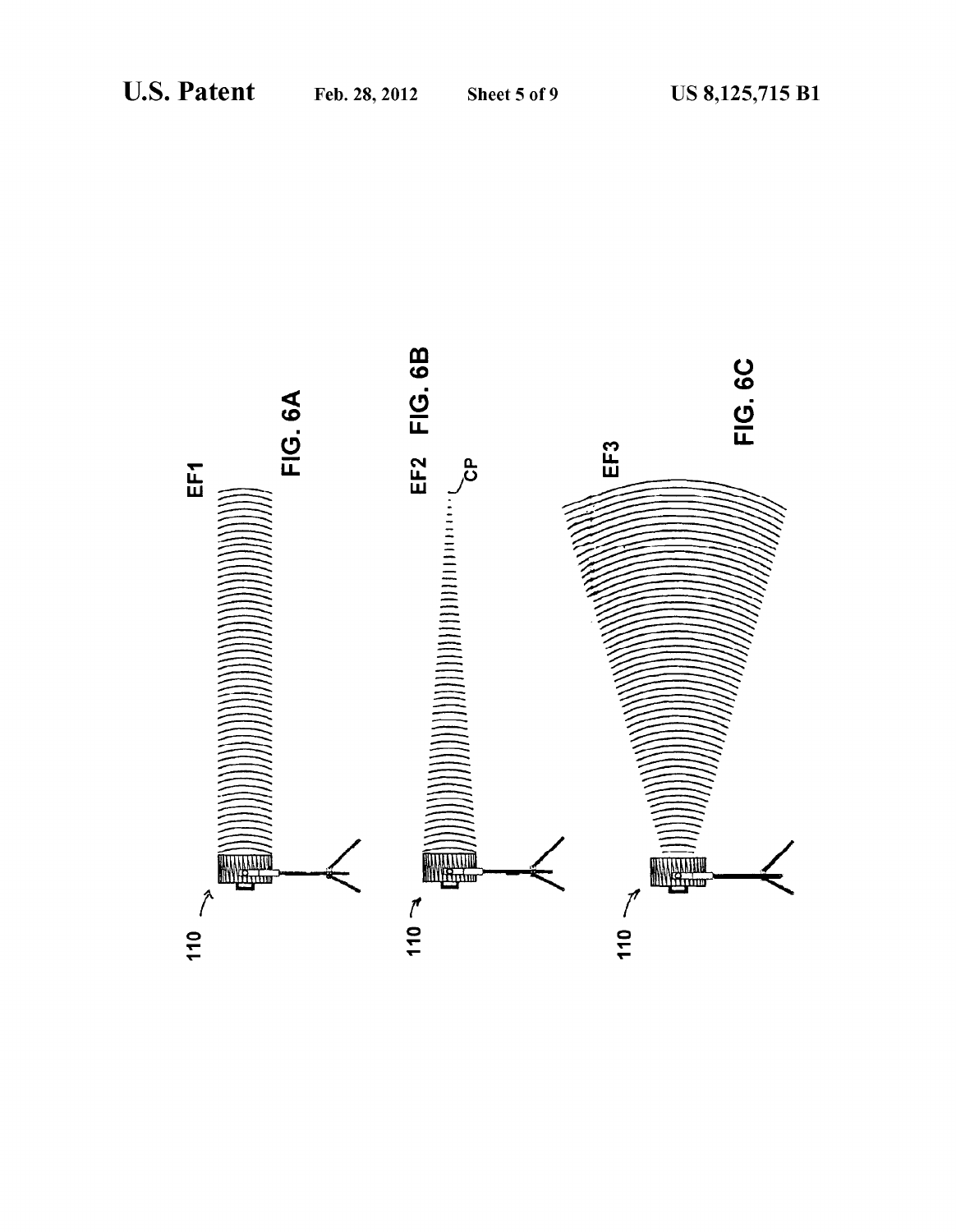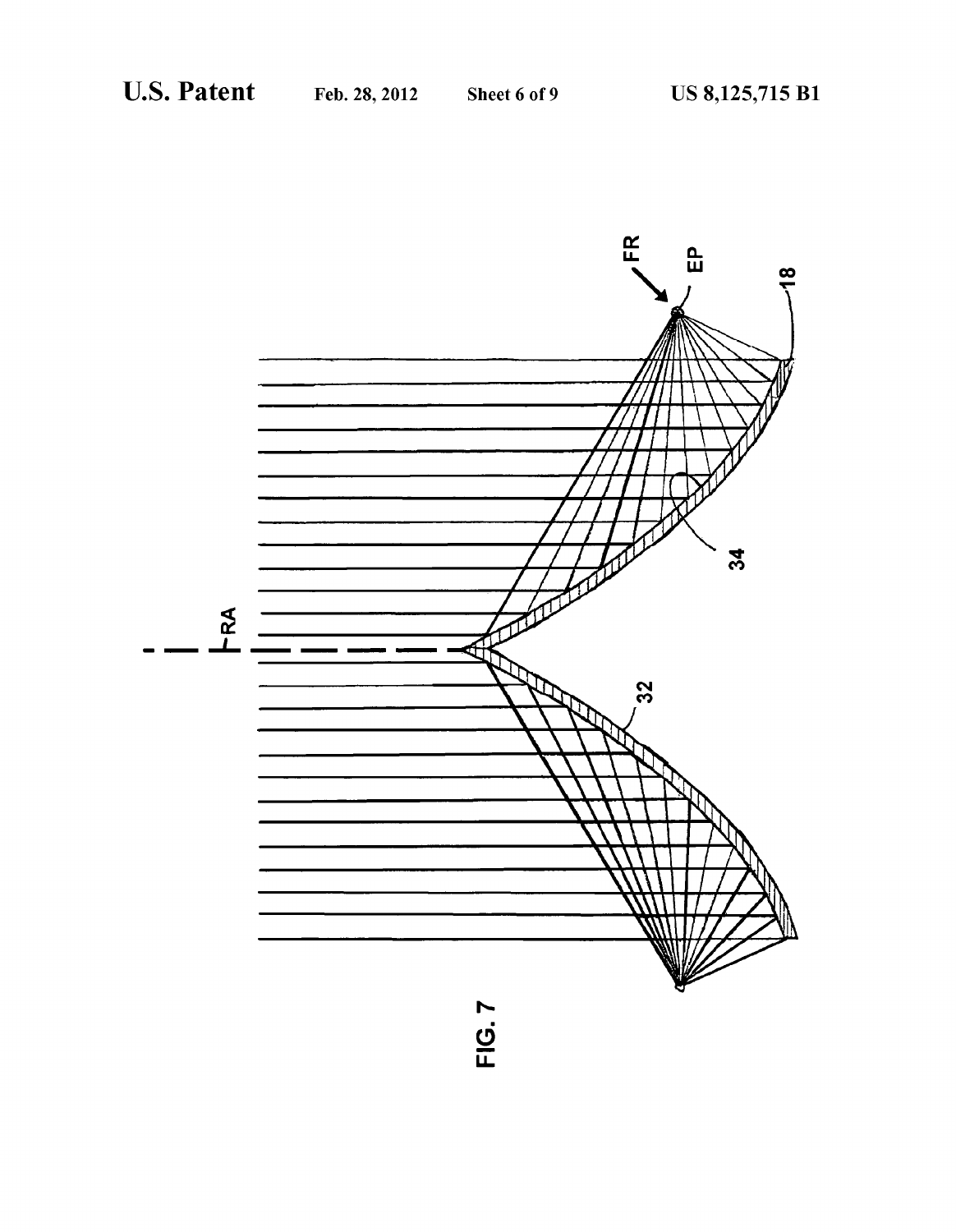

**FIG. 10** 

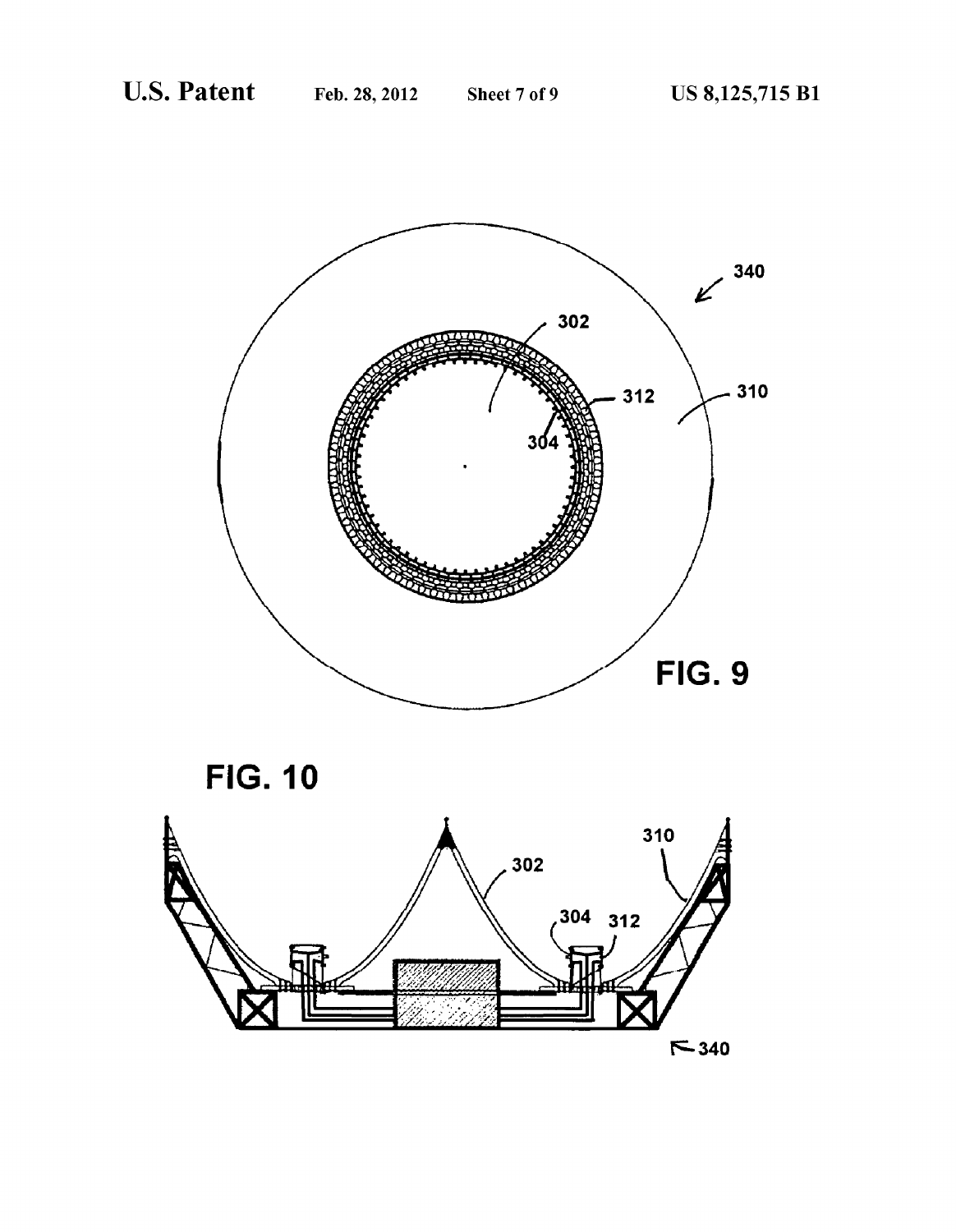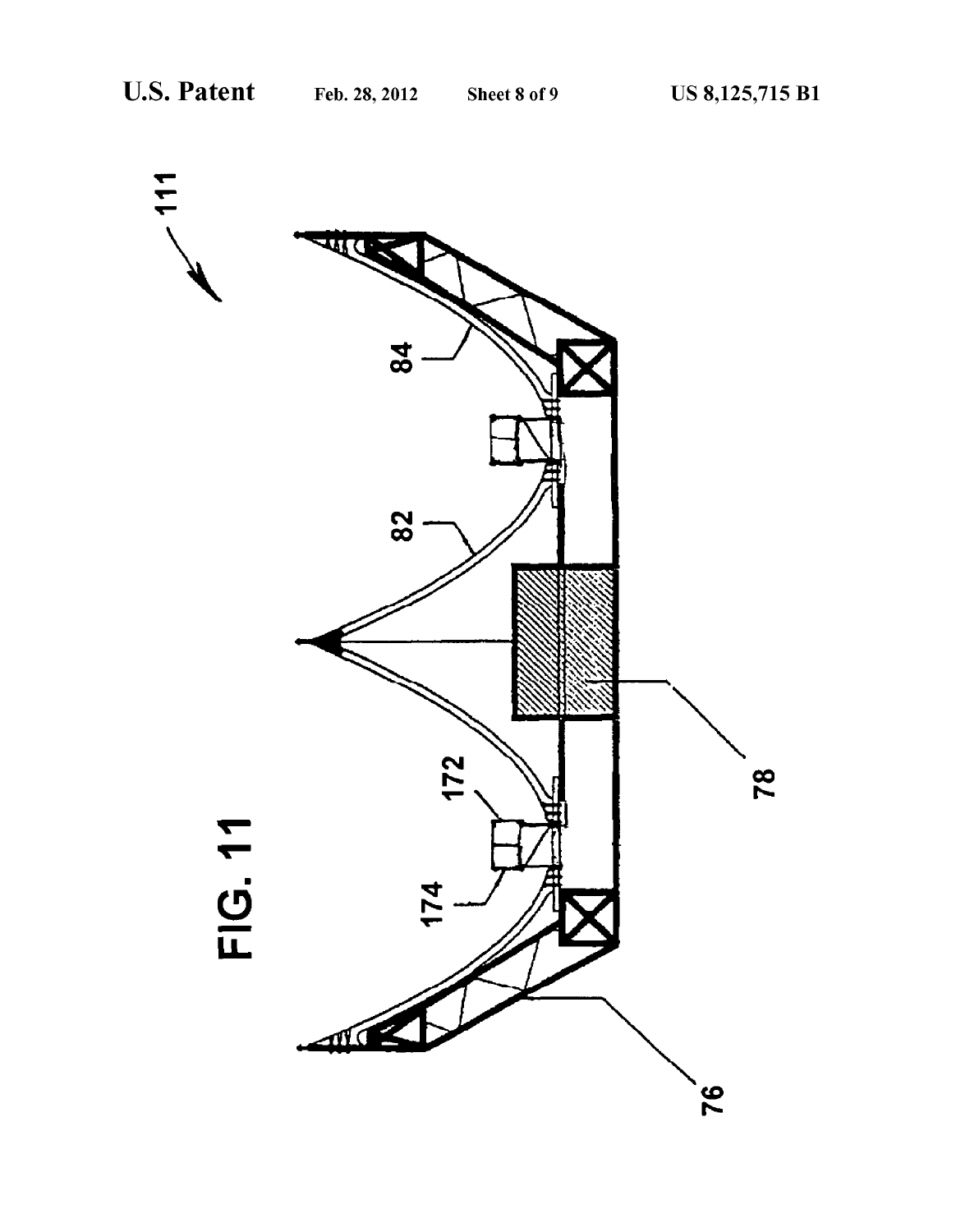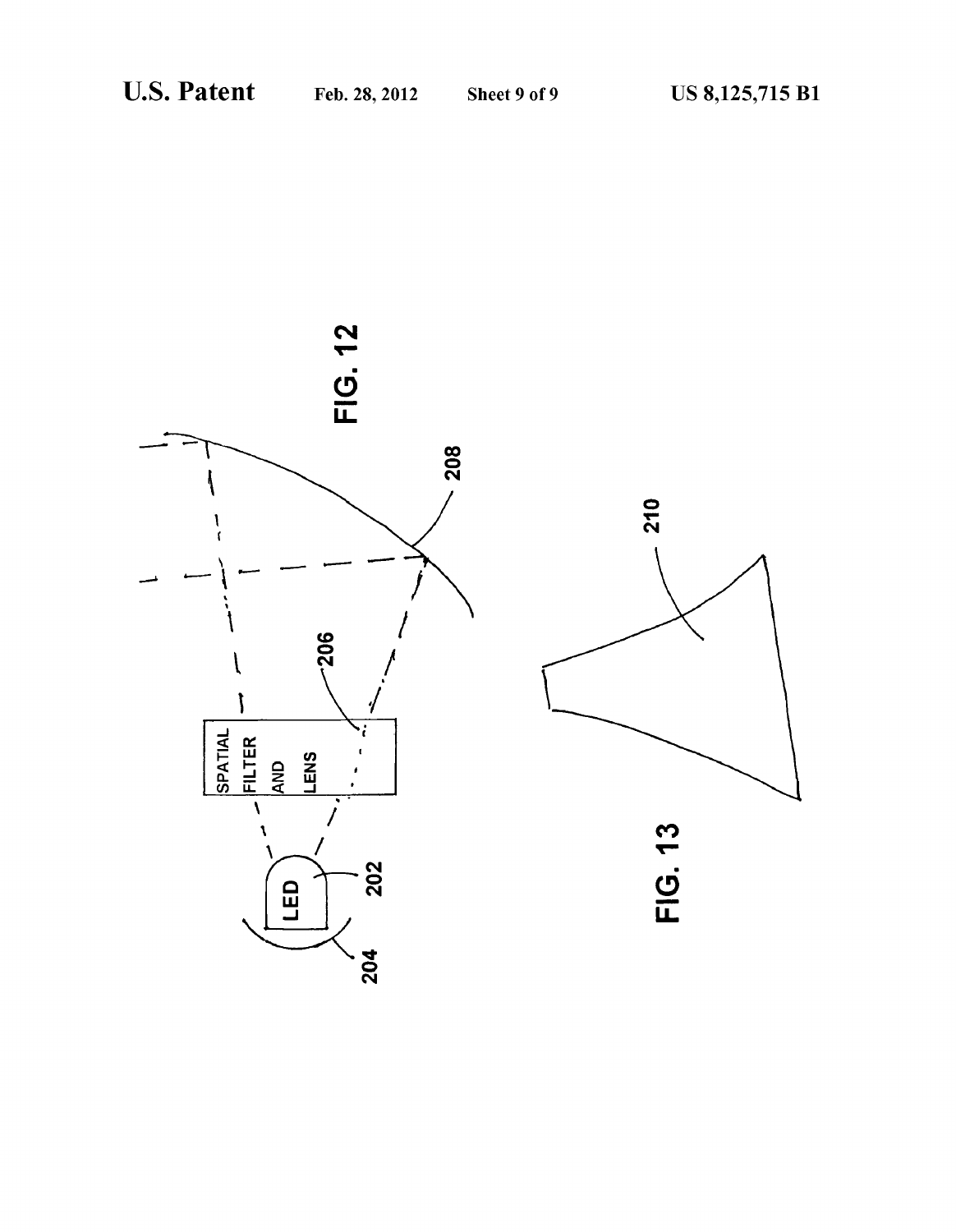# ADJUSTABLE ELECTROMAGNETIC ENERGY COLLIMATOR

This application claims the benefit of U.S. Provisional Application No. 60/878,719 filed Jan. 5, 2007.

# BACKGROUND OF THE INVENTION

# 1. Technical Field

The invention relates to an electromagnetic (EM) energy projection system and more particularly to an energy colli mator efficiently combining inputs from a plurality of sources with a minimum of destructive interference and projecting an energy field having a clean conic, or cylindrical, shape of high radiant power.

2. Description of the Problem

Obtaining high efficiency in the projection of radiated power or achieving high power levels in a projected beam, using transmitters of a given, limited output capacity, have  $_{20}$  tor or collimator which sums the signals from a potentially been obtainable through various techniques, but doing both concurrently has proven more difficult. High efficiency can be obtained by use of a focusing reflector, such as a parabolic dish, to produce a narrow beam. However, such systems are usually inherently limited to a single input point which limits 25 them to the use of only one transmitter. High power levels can be obtained at some loss of efficiency where the radiation fields exhibit high levels of spatial coherence. This is done with the use of phase arrays constructed from mutually coher ent sources. These arrays can incorporate hundreds, or even 30 thousands, of transmitters and can be used to produce pow erful, steerable beams while suppressing side lobes. The power cost is substantial and the return from additional trans mitters diminishes with expansion of the array. Arrays are effective only when the transmitters are spaced from adjacent 35 transmitters in the array by less than one half of a wavelength of the emitted radiation, which makes them useful at radio frequencies (RF) but makes them impractical at optical fre quencies (OF).

Weather radar systems provide one useful application of 40 electromagnetic radiation projection where high power inputs are useful and the use of phase array systems widespread. In general, weather radar operates over an EM wave length between one and 30 centimeters (i.e. microwave RF with shorter wavelengths required for smaller particle detec- 45 tion, Such as clouds), generates pulses with a peak power of several megawatts, pulse widths of a few microseconds, a pulse repetition rate of several hundred hertz or less with a relatively narrow beam resulting from using arrays of hun dreds of transmitters. 50

Each antenna in the linear or planar phase array is provided with its own phase shifter to produce patterns of constructive and destructive interference based on slight variations in the phase relationship of the outputs of the transmitters. The constructive interference produces a narrow, steerable beam 55 (through phase shifting or frequency scanning) of high power. Destructive interference minimizes side lobes, though they remain present which contributes to return clutter. Each emit ter in an array may be an inexpensive, low performance com ponent, reducing cost of the system. Such arrays are almost 60 infinitely scalable to achieve any power output desired, though at the price of diminishing returns. And such scalability comes at the cost of bulkiness. It can also be difficult to mount such a system on an aircraft due to the physical dimensions of the system. The ability to achieve the higher power 65 outputs of multiple transmitters by coherently summing the outputs of multiple transmitters would be of great value.

In optical applications where coherence is not readily obtainable, an arc discharge lamp positioned at the focus of a parabolic reflector has been used has been favored for obtain ing high intensity light beams. The ability to use a plurality of transmitters of a given, limited output capacity operating at high efficiencies, would allow the displacement of such a high maintenance cost light source.

15 invention described here are not believed to have been previ ously applied at optical frequencies. Achieving phase coherence among distinct transmitters at optical frequencies is much more difficult and practical implementations of phase arrays at optical frequencies are not common. However, if outputs can be Summed without con sidering coherence numerous methods exist for adding out puts from numerous sources. However, the techniques of the

# SUMMARY OF THE INVENTION

The invention provides an electromagnetic energy projec large plurality of low power emitters to produce a high power beam. Used with sources of mutually coherent radiation the invention reduces the losses associated with destructive inter ference between the signals from the different emitters. For higher frequency radiation, focusing and filtering techniques applied by the invention provide incident beam shaping into the final stage radiator to minimize energy waste.

The collimator of the invention includes a final stage radia tor. In its preferred form for radio frequency applications, the final stage radiatoris a cone reflector having a forward radiant input locations surrounding the cone reflector which is level with and slightly forward from its base and centered on the forward radiant axis. This set of locations is termed the focal ring of the projector. EM energy sources are used as inputs to the projector and are located on the focal ring.

At radio frequencies the emitter sources may be closely enough spaced relative to the radiated wavelength to function as a distributed, but continuous, Source. The energy sources are, in effect, an inwardly oriented, curved "linear" or "phase" array, set in a closed loop. Interference between the Sources in the array suppresses side lobes radially, tending to confine energy from the sources to a single lobe intersecting the cone reflector, which is aligned on the forward radiant axis. No further destructive interference occurs upon collection and collimation of the resulting beam. In effect, the system may be considered as exhibiting destructive interference in only a single axis, not in two axes as occurs in a planar array of emitters. This results in more radiated power per unit of input power. The reflector provides nearly as tight a beam as a parabolic dish, but allows an essentially unlimited number of input sources and eliminates any clutter or shadow effect produced by a support for an emitter centered above the dish as is commonly provided in parabolic dish systems.

At high microwave and optical frequencies the electro magnetic beams emitted by the sources are spatially filtered and focused to produce a blade tapered to intersect the final stage radiator with little loss of radiation. In effect the radial suppression effects of a linear array are emulated and the same geometric result obtained. It is not strictly necessary for the loop of emitters to be a closed loop, particularly if the emitted beam is to have a cross sectional shape of other than a circle.

The conical reflector is preferably a forward oriented spike, with cross-sectional profiles in planes including the radiant axis which are parabolic in shape. The conical reflector as a whole can be considered to be hyperbolic because it does not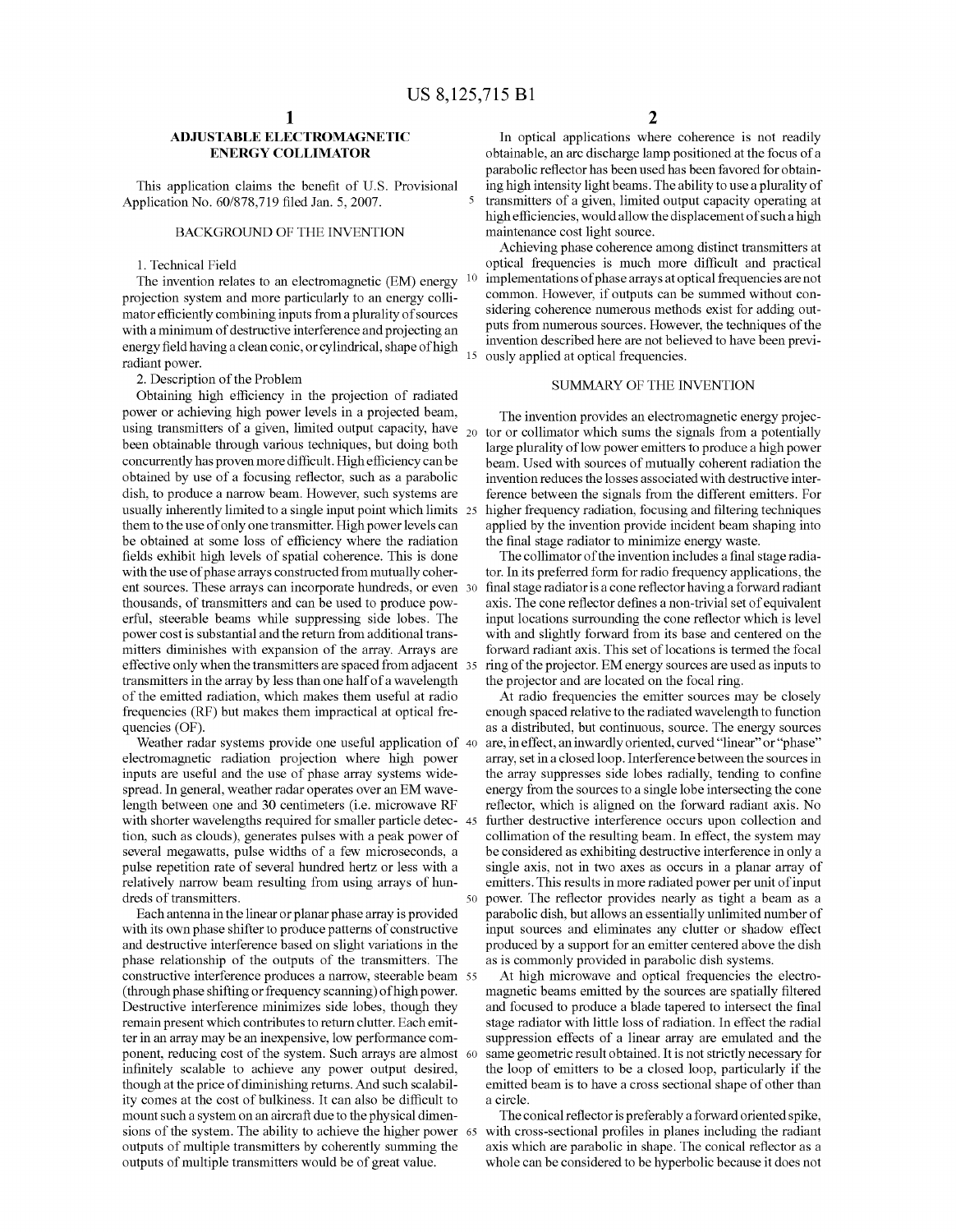15

have a single focal point. Ideally, if apparent points of origin of the energy directed against the conical reflector are located on the focal ring, the radiation would be reflected forward from the conical reflector as a beam. In practice of course the beam is subject to some spreading. Movement of the source <sup>5</sup> points back and forth parallel to the radiant axis can be done to produce a diverging beam or a converging beam. Where the system is incorporated into a radar system receiving antennas may be located in an annular array on the focal ring around the conical reflector.

In other embodiments the final stage radiator/projector may include inner or outer reflecting surfaces. The inner reflecting surface is formed from a cone reflector having its axis aligned on an intended radiant axis as already defined. An outer reflecting surface, if present, is a forward concave annular ring disposed around the cone reflector. Preferably the shapes of the reflecting surfaces are parabolic relative to the forward radiant axis and define an inner Surface focal ring and an outer surface focal ring. A plurality of transducers is placed  $_{20}$ along each focal ring with the individual transducers turned into the reflecting surfaces. The transducers are arrayed with spacing between the transducers chosen by reference to the highest intended operating frequency of the device.

In a minimal configuration for optical or short microwave 25 applications, the invention provides an EM radiation collima tor in which the radiation sources are positioned at discrete locations located along an arc, or more typically a full ring, around the base of reflecting cone/spike pointed in the direc tion of the forward or projection axis of the device. Collima- 30 tion of the radiation requires two stages for optimal effective ness, a primary stage associated with source output collection and beam shaping and a final stage radiator embodied in the reflecting cone.

Additional effects, features and advantages will be appar-35 ent in the written description that follows.

# BRIEF DESCRIPTION OF THE DRAWINGS

The novel features believed characteristic of the invention 40 are set forth in the appended claims. The invention itself however, as well as a preferred mode of use, further objects and advantages thereof, will best be understood by reference to the following detailed description of an illustrative embodiment when read in conjunction with the accompany- 45 ing drawings, wherein:

FIG. 1 is a front elevation of an energy projector based on an interior cone reflector.

FIG. 2 is a side elevation of the energy projector.

FIG. 3 is a perspective view of the arrangement of the 50 primary and final stage radiators of the energy projector of the invention.

FIG. 4 is a cross sectional view of the energy projector and associated echo location return antenna array, with a positioning mechanism for varying the divergence of the projected 55 beam.

FIG. 5 is a partial section of the energy projector and associated echo return antenna array.

FIGS. 6A-C are schematic illustrations of variation in energy beam divergence.

FIG. 7 is a schematic illustrating operation of the final stage radiator.

FIG. 8 is a cross sectional illustration of a conical reflector illustrating a method of providing a dimensionally optimized reflector. 65

FIG. 9 is a front plan view of a collimator incorporating inner and outer final stage reflectors.

FIG. 10 is a cross sectional view of the collimator of FIG. 9.

FIG.11 is across sectional view of a collimator foruse with optical frequency sources.

FIG. 12 is a schematic illustration of a optical source for use with the collimator of FIG. 11.

FIG. 13 illustrates the cross sectional shape of a beam of light produced for intersection with a final stage reflector.

## DETAILED DESCRIPTION OF THE INVENTION

Referring to the Figures and in particular to FIGS. 1 and 2, a first embodiment of the invention is illustrated. A portable radar system 10 incorporates an energy collimator 12 centered behind an annular array 14 of receiving antennas. The portable radar system is supported on a tripod 16. Energy collimator 12 incorporates a conical reflector 18 centered within the annular opening in annular receiver array 14. Energy collimator 12 is mounted in a shallow cylindrical shell 20 which supports the annular array 14 and which is open in the direction of projection of electromagnetic radiation. The system is preferably mounted on an altazimuth mount allow ing the energy collimator 12 to be pointed in any direction or positioned by a controller as required for tracking or scan ning. Using an annular receiver array 14 as depicted is exem plary only. Where possible (especially in lower frequency devices), the receiving antennae may be located interspersed with the transmitting horns.

Energy collimator 12 is illustrated more particularly in FIG. 3. Energy collimator 12 is based on a conical reflector 18, which is essentially a spike pointed in the direction of energy projection. Conical reflector 18 is preferably a hyper bolic form conforming to a parabola rotated around the energy projection axis RA. The surface of conical reflector 18 is reflective to the wavelength(s) of electromagnetic radiation of interest in a particular application. The Surface cannot be "diffusive' at the wavelengths of interest (typically 1 cm to 30 cm, i.e. microwave radiation). At optical frequencies the Sur face would be mirror like.

An example for a location of the annular transducer array section 18 is illustrated by reference to FIG. 3, which shows a cone reflector 14 which is shaped so that sections of the cone reflector, taken in planes including the radiant axis RA, are hyperbolic sections providing a hyperbolic reflective surface 22 with a focal ring FR. The focal ring FR preferably lies in a plane perpendicular to the radiant axis, is circular with a non-Zero circumference centered on the radiant axis RA and lies somewhat above the base of the cone reflector 14 so that it circles the cone reflector. It is conceivable that an oddly shaped reflector could be produced which would define a focal ring with an odd or uneven geometry. Doing so would greatly complicate locating a curved line phase array of trans ducers at RF frequencies, but may be practical for an array of optical emitters which do not depend upon destructive inter ference to shape the incident radiation field directed against the reflector. An array of transducers is located on the focal ring of the cone reflector 14 and oriented to direct electro magnetic energy against the cone reflector.

In some embodiments the receiving antennae may be located interspersed among the transmitters on the focal ring FR. By arranging the transducers in a circle, with the spacing between the transducers being no more than one half of the wavelength of the emitted radiation, an inwardly curved phase array is provided which, if the emitted radiation is coherent, produces a compressed disk of radiation and directs it against the cone reflector 14 for forward reflection. If the array of transducers is located on a focal ring for the cone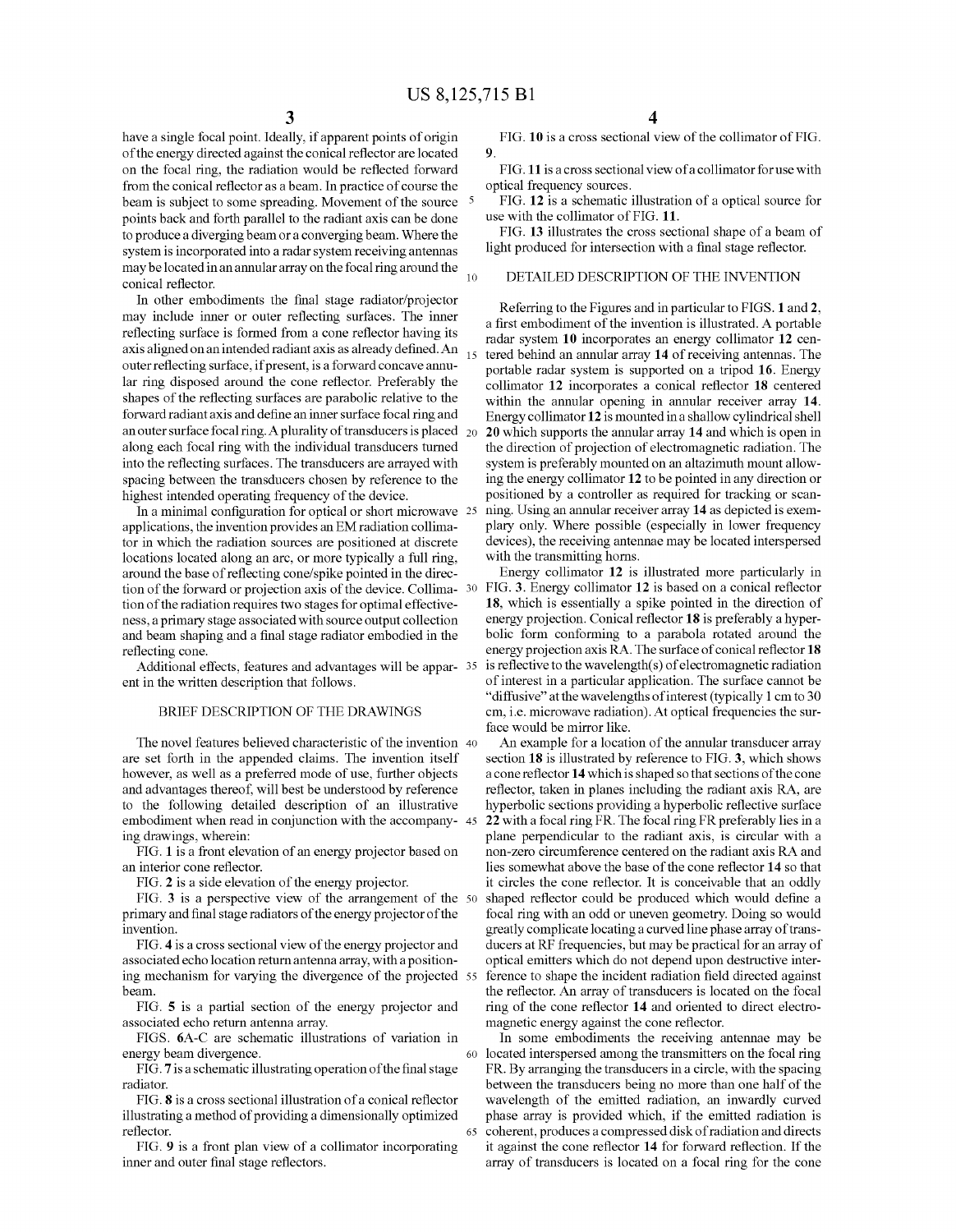reflector, the radiation generated by the transducers is reflected forward along the radiant axis in a highly collimated forward electro-magnetic field exhibiting little dispersion. If the transducers are moved forward and backward in parallel with the radiant axis RA (as indicated by double headed arrow A and illustrated in FIG. 4), the field can be made more dispersive, or given a far field convergence point forward from cone reflector 14 (as shown in FIG. 6).

FIG. 4 is a cross sectional view of a portable radar unit 10 incorporating an electro-magnetic energy collimator 12. Ele ments of the energy collimator 12 are variably positionable along the radiant axis of the collimator. In the preferred embodiment this is implemented by making conical reflector 18 displaceable within cylindrical shell  $22$ , or to put it more  $_{15}$ clearly, movable along the radiant axis. To effect the relative placement of conical reflector 18 respecting cylindrical shell 22, and thereby change the displacement of the ring array 20 of emitters (microwave horns 24) from the focal ring of the reflector, a motor 28 is mounted to the back face 23 of the  $_{20}$ cylindrical shell 22. Motor 28 has an extended threaded shaft 26 (which may be substantially geared down from the motor) which extends along the central axis of the conical reflector 18 and engages a threaded bore in a back plate 25, which is an integral part of the support frame of conical reflector 18. 25 Rotation of the threaded shaft 26 moves conical reflector 18 along its central axis, which lies along the radiant axis of the collimator 12. The direction of rotation of the shaft 26 obvi ously determines the direction of movement of the conical reflector. The relative positions of conical reflector 18 and ring array 20 determine whether the emitted energy beam is divergent, convergent or fully collimated, as desired. It is of course obvious that the ring array 20 may be made movable rather than the collimator 12. 10 35

FIG. 5 is a view of a wedge section of collimator 12 and an arc from the annular array 14 disposed around the emission side of the collimator. Annular array 14 is illustrated as having six concentric rings of antennae 30, with antennae radially aligned from ring to ring. Inward from the annular array  $\bf{14}$  is  $\bf{40}$ a microwave horn 24 oriented to direct EM energy inwardly toward the center of the conical reflector 18. Adjacent horns 24 have emission points which are preferably spaced no more than one half the wavelength of the smallest wavelength of radiation used for the coherent system illustrated. Thus dis- 45 persion of radiation from any given emitter is limited and most of the energy is incident with the spike/collimator 12.

FIGS. 6A-C illustrate the divergence (EF3), convergence (EF2) to a convergence point (CP), or collimation (EF1) of an projected energy field achieved by a standalone projector 110. 50 FIG. 7 illustrates collimated reflection of incident radiation emitted from emission points (EP) along the focal ring (FR). The sections 32 of conical reflector 18 are fully parabolic in the example. The reflective surface 34 is sufficiently smooth, or polished if so required, to be non-diffusive at the wave 55 length in use.

FIG. 8 illustrates optimized dimensions for a conical reflector 18 having parabolic sections to achieve the opti mized reflection as illustrated in FIG. 7. A hypothetical circle 36 is circumscribed by the sides and base of a cross section of 60 the reflector 18 so that the circle is tangent to the sides and base. At a wavelength of incident radiation equal to the diam eter d of the circle 36 about 70% of the radiation is reflected forward. At a wavelength of incident radiation equal to one half the diameter of the circle about 85% of incident radiation 65 is reflected. When the diameter of the circle exceeds 4 times the wavelength enough incident radiation is reflected forward

to make further expansion of the reflector 18 so subject to diminishing returns as to make further enlargement imprac tical.

FIGS. 9 and 10 illustrate a collimator 340 having an inner spike/cone reflector 302 located coaxially with a outer annu lar reflector 310. Inner and outer arrays of emitters 304 and 312 are disposed in circles between the inner and outer reflec tors 302, 310, oriented inwardly and outwardly respectively. While the outer array 312 of emitters is characterized by spacing between emitters of less than one half wavelength, it may be seen that operation as a line source in order to obtain full reflection does not require annular compression of the output in order to avoid spill over radiation which misses a tapering reflector, as is the case with the inner spike 302.

FIGS. 11, 12 and 13 illustrate application of the principals of the invention to an optical system 111. Optical system 111 is illustrated as including both inner and outer reflectors 82, 84, set in a frame 76. Optical system 111 could readily be built with just an inner reflector 82, and it is expected that typically an inner reflector 82 is all that would be required. Inner reflector 82 is a tapering cone pointing forward along the radial axis of the optical system 111. Outer reflector 84 is in effect a partial parabolic reflector, truncated at the base. Housed within inner reflector 82 is an electronics package 78, which may include a ballast for lamps depending upon the type of illumination used. Inner and outer lamp rings 172,174 are light emitting devices oriented, respectively, to direct light inwardly toward the inner reflector 82 or outwardly toward the outer reflector 84. The surfaces of the reflectors are pref erably mirror like (i.e. polished). Spacing between light emit ters is not critical since interference between the emitters is not used to achieve beam compression.

The curved array of optical frequency electro-magnetic emitters 82 does not function as a phase array as do RF emitters. Thus other means must be introduced to shape the light emitted by the light source(s) to a dispersion pattern as would be observed with radio frequency sources. Filters and lenses provide the needed shaping. FIG. 13 illustrates an LED 202 light emitter set in a parabolic reflector 204, with both LED and parabolic reflector being oriented to direct light toward a mirrored spike type final stage radiator 208 through a filter and lens system 206. Depending upon the configura tion reflector 204 or filter and lens system 206 may be dis pensed with, thought generally not both. It is possible that LED 202 may be encased in a lens system 206. Reflector 204, or lens and filter system 206, are configured to produce a blade of light that, if directed toward a flat surface, would illuminate a tapering trapezoidal area 210 as illustrated in FIG. 13. The base of the blade would impinge against spike 208 at its base, and the tapered end would hit the spike toward its forward, tapering end. Such light beam shaping is well known from vehicle headlamp technology, where it is conve niently obtained using Fresnel type reflectors or lenses.

The present invention provides an energy projecting and focusing system which allows inputs from a potentially large plurality of sources located at equivalent locations with partially non-destructive summing of the sources to produce a collimated energy field. Substantial gains in efficiency are achieved over prior art methods of achieving fields of com parable intensity where the radiation sources are mutually coherent.

While the invention is shown in only a few of its forms, it is not thus limited but is susceptible to various changes and modifications without departing from the spirit and scope of the invention.